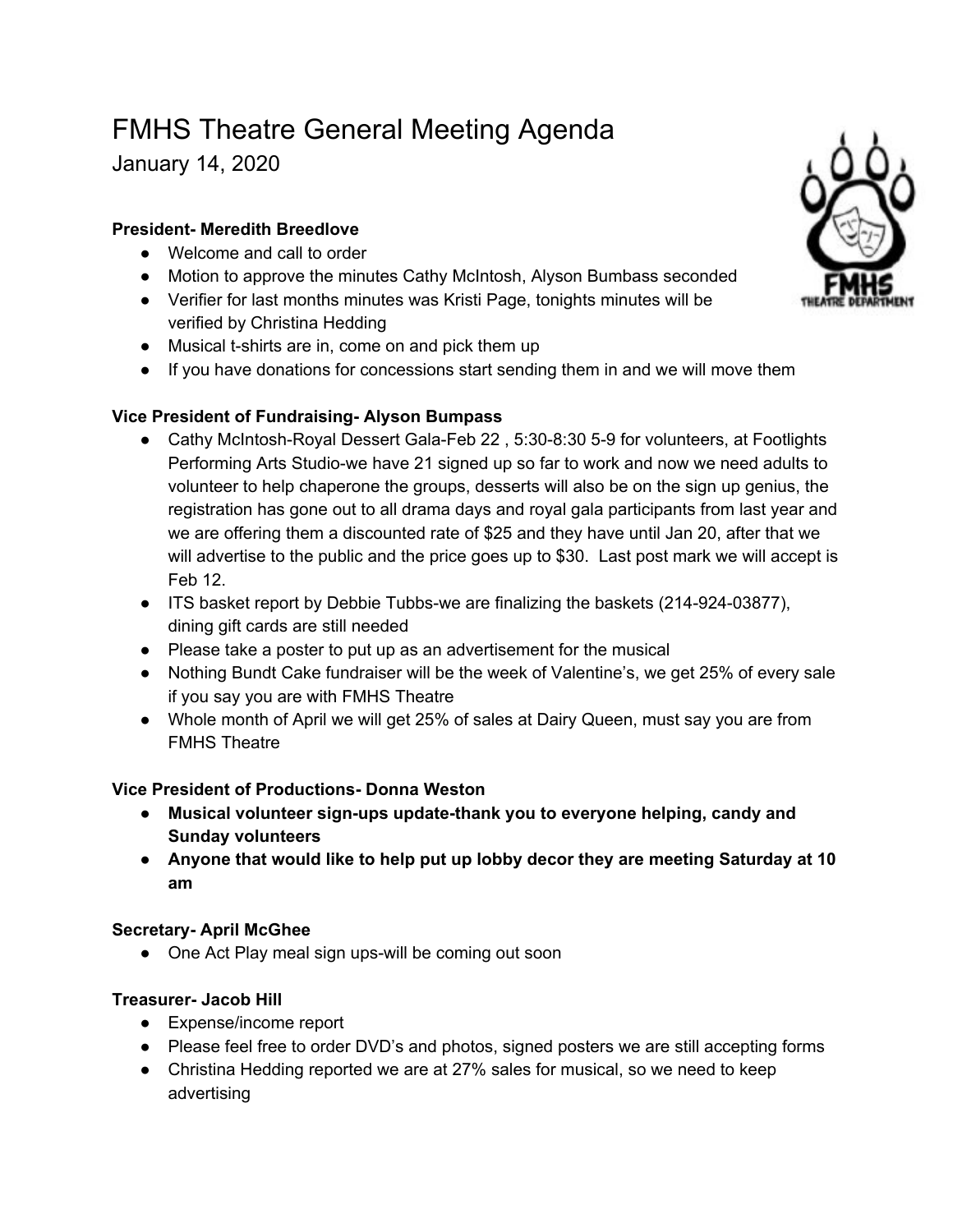#### **Director Reports:**

**Mr. Taylor- Director of Paws-Happy New Year! Thank you for coming. Musical is going** fine. It is going to be a really fun show. It is one of the more difficult shows we have **done. Please take a poster and help us advertise. Spread the word! The students will be fed during rehearsals next week. Monday will have a daytime dress rehearsal. Tuesday and Wednesday will be at 5:30-6:00. The kids received their shirts. One Act is starting up because the competitions are starting early. MASH meals start up the first week of rehearsals. The kids love the time together.**

**Mr. Valentine-Director of Stage Prents- Musical is doing great. We get the kids out after rehearsals as soon as possible but they do have to clean up before they leave. Encourage your kids to stay healthy and help them to get some rest. The Prents are doing duet scenes Feb 18 (FMHS) and 19 (MHS). Half FM kids and half M kids each night. Money collected will be given as a scholarship for theatre arts summer camps. Admission will be pay what you can and it will be in the Black Box. Prents play Tall Tales and Fire in the Hole, it is 200 years of American history in eastern Kentucky will be in April.**

**Mrs. Wilson- Director of Studio Prents-She needs 2 gallons of bleach-Christina Hedding** will get it. We are in need of a Cricut machine to cut out logos-Holly Hall will cut them out **for her. We could use some help sewing zippers into the Paris original dresses this Saturday. Thank you to Holly Hall for helping hem things. And thank you to all who have helped. She is very close to picking a Prents show.**

**Mr. Patterson- Director of Tech Paws and Tech Prents-We are still needing a baby incubator for OAP. Musical could use some help from 9-12 to help paint.**

**Other business**

**Next Booster Meeting: February 11 7:00pm**

Visit us at www.fmhstheatre.net